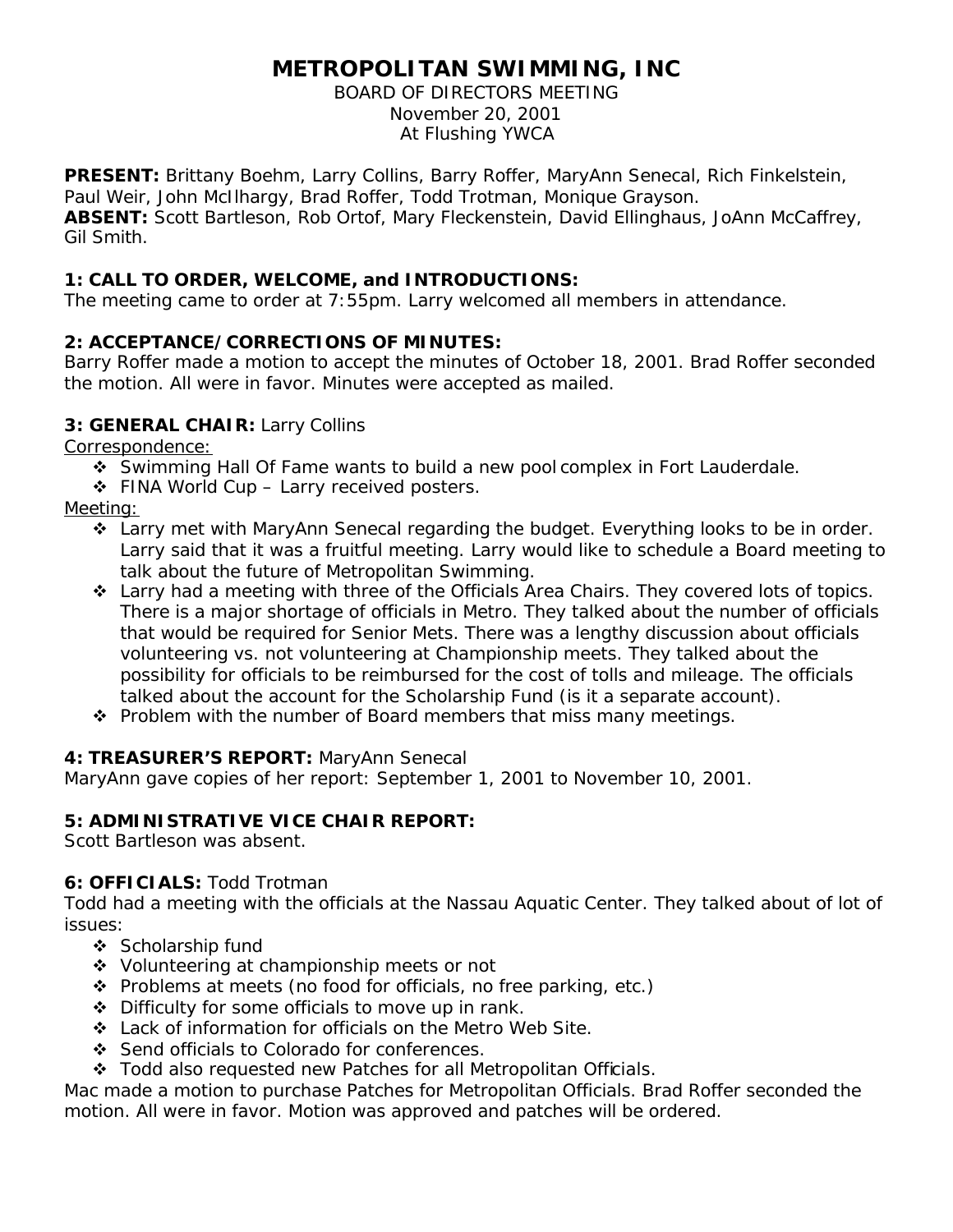# **7: SENIOR CHAIR REPORT:** Brad Roffer

Senior Mets will be held at Lehman College, February 21-24, 2002. The information packet will be mailed sometime in December. This will be a Metro run meet.

There will be a ready room, announcer, clerk of course, scratch sheets; finalist will walk in full uniform while music is playing; there will be only a single row of chairs on the side of the pool (no bags will be allowed), and the area will be roped off to allow the officials to walk up and down the pool. There will be an officials meeting everyday, as well as a coaches meeting.

# **To receive heat sheets, coaches will have to show their cards.**

# **8: AGE GROUP CHAIR REPORT:** John McIlhargy

A protocol will be put together to inform coaches about the situation at West Point. JO's and 8-under championships WILL be held at West Point.

## **9: COACHES' REPRESENTATIVE:**

Gil Smith was absent.

# **10: ATHLETES' REPRESENTATIVE:** Brittany Boehm & Paul Weir

Brittany said that they were working on the newsletter.

## **11: ZONE TEAM COORDINATOR:** Barry Roffer

Barry has the hotel for Winter Zones in New Jersey and is trying to get the hotel they stayed at this year in Buffalo, for next summer Zones.

# **12: REGISTRATION COORDINATOR:** Barry Roffer

Registration must be done on **disk made from Hy-Tek Team Manager Registration program only**. (Not on word, or excel, or any other program). Due December 1, 2001.

# **Send Email to Barry at this address ONLY: Metswimoff@aol.com Do not use any other email address.**

**Metro's mailing address: 19 Mt. Rainier Ave. Farmingville, NY 11738**

#### **REMINDER: NO PERSONAL CHECKS Coaches: please update your credent ials. 2 nd year coaches must pass the test in order to re-register.**

# **13: TECHNICAL PLANNING:**

David Ellinghaus was unable to attend. Dave wanted everyone to know that a committee met in October to begin updating the Metro Guidelines, etc. The committee went through years of minutes to make sure that everything that should be there is there. The Committee is meeting again December  $1<sup>st</sup>$ . We want to be sure that everything that we have voted on in the past is actually incorporated in the guidelines.

## **14: SAFETY COORDINATOR:**

JoAnn McCaffrey was absent.

## **15: SWIM-A-THON:** Rich Finkelstein

Rich said that there was nothing new at this time.